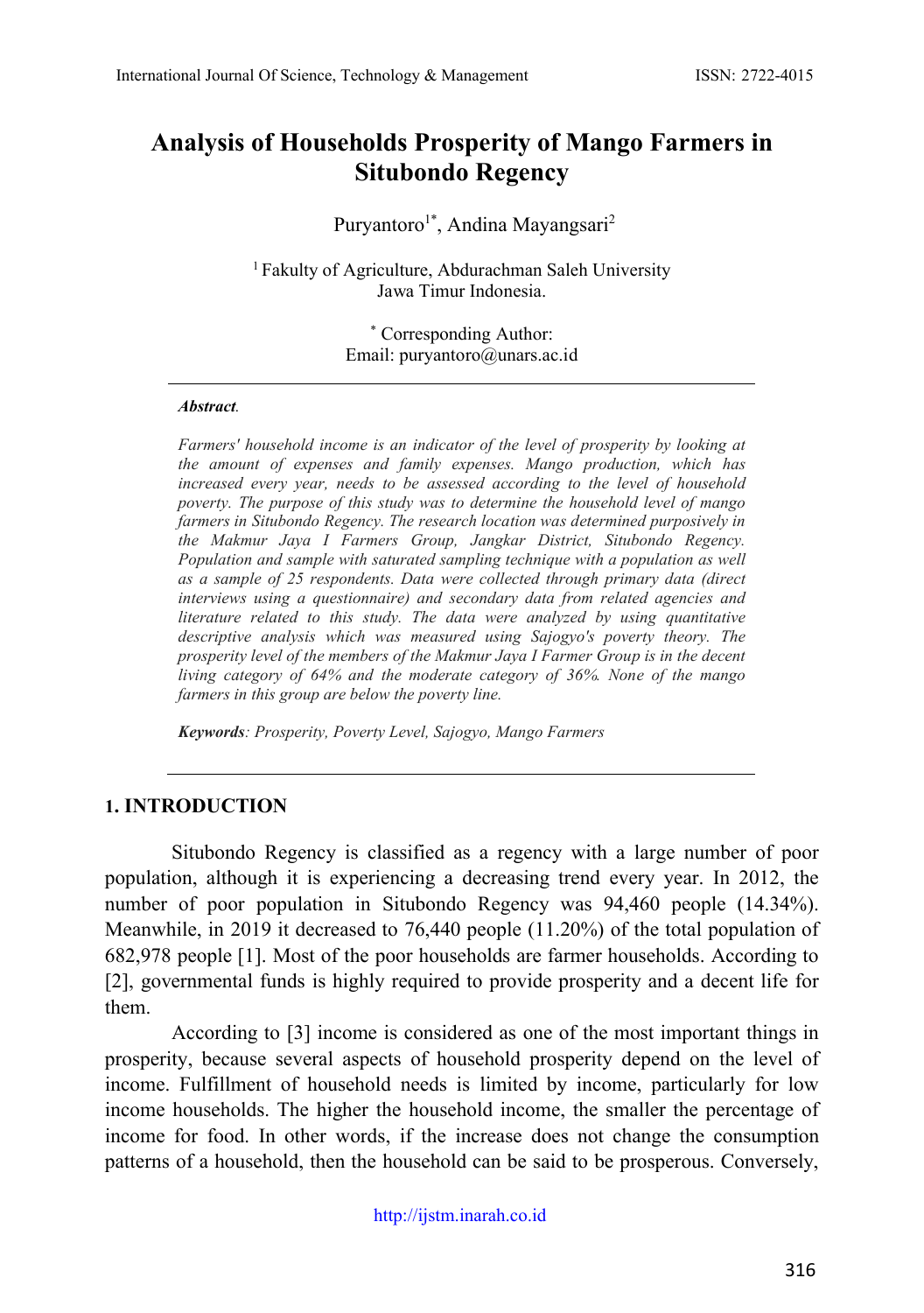if the increase in household income can change the consumption patterns, the household will not be prosperous.

The meaning of prosperity according to the Indonesian dictionary comes from the word prosperous which means safe, secure, prosperous, and safe from all kinds of disturbances, difficulties, and so forth [4]. The word prosperous contains the meaning of the Sanskrit language "*catera*" which means *406itera*. In the context of prosperity, "*catera*" is a person who is prosperous, specifically a person whose life is free from poverty, ignorance, fear, or worry, so that his/her life is safe and secure, both physically and mentally [5]

The definition of prosperity in the concept of the modern world is said to be a condition in which a person can fulfill his/her basic needs which include the need for food, clothing, shelter, clean drinking water and the opportunity to continue education and have adequate work which can support a person's quality of life so that they can have the same social status as other citizens of the country. When viewed from a human rights perspective, the definition of prosperity explains that every man or woman, adolescent and child has the right to live properly in terms of health, food, drink, housing and social services, and if their rights are not obtained by them, then this is said to violate human rights [6]

Situbondo residents' income is mainly obtained through mango farming production. Situbondo is one of the regencies in East Java Province with a high mango production. Mango is one of the leading commodities in Situbondo Regency with production that continues to increase every year. [1]Mango production has increased by 19% from the previous year, with details in 2018 amounting to 15,851.5 tons and increasing in 2019 to 23,311.7 tons. Thus, the abundant potential of the superior mango products will ultimately increase the level of community income which has a major impact on improving the prosperity of their families. Farmers' household income can encourage them to be able to access food so that it has an impact on food security in farmer households.

The high number of families classified as pre-prosperous in Arjasa, where the majority of the population was farmers, do not really reflect the role of the agricultural sector in improving the prosperity and standard of living of the community. Whereas most people live very dependent on the agricultural sector, particularly mango plantations. This requires the attention of the local government, especially related agencies, to find solutions by striving to improve the prosperity that can provide many benefits for mango farmers as a whole.

The specific objective of this study was to determine the level of household prosperity of mango farmers in Situbondo Regency. The urgency of measuring the level of prosperity of mango farmers is very important, because it is needed to determine the extent of optimization of stakeholder activities and as preliminary findings for recommendations to stakeholders in developing farmer empowerment systems through strategies that will be implemented by farmers, so that the mangoes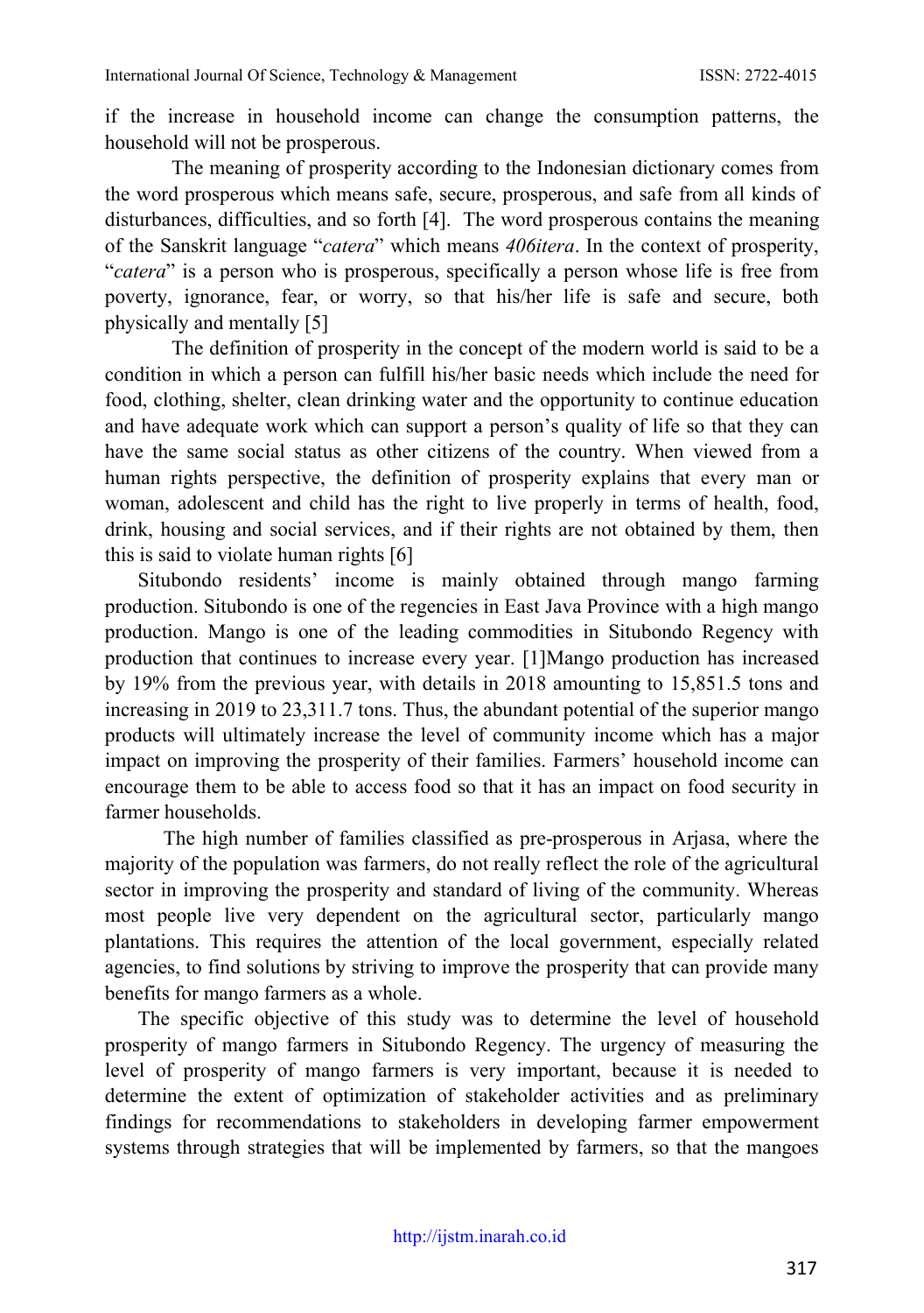produced by Situbondo farmers can be directly proportional to the prosperity of the farmers.

#### **II. METHODS**

The selection of the study area was determined based on purposive sampling technique. This study was conducted in the area of arum manis mango production center, Jangkar District, Situbondo Regency in Makmur Jaya 1 Farmer Group. Makmur Jaya 1 Farmer Group is a farmer group engaged in the production of arum manis mango. The population in this study was 25 farmers who were members of the Makmur Jaya I Farmer Group who cultivated the arum manis mangoes. This population was also used as the study sample, because the number of respondents was less than 30. Data in this study was collected through primary data (direct interviews using questionnaires) and secondary data from related agencies and literature related to this study. The data that has been collected in this study were then analyzed by using quantitative descriptive analysis.

The analysis of mango farmer household prosperity will be measured by using the poverty theory proposed by [7]. In measuring the criteria proposed by Sajogyo, an approach to household expenditure is needed by calculating daily, weekly and monthly needs. Per capita household expenditure by year is calculated based on the total expenditure of farmer households, both food and non-food expenditure in a year divided by the number of household dependents. Per capita household expenditure by year is converted into a measure of the equivalent of rice per kilogram to measure the poverty level of farmer households [7]. The level of per capita expenditure by year in producer households and the level of per capita expenditure by year which is equivalent to rice are formulated as follows:

Expenditure Per Capita/Year  $(Rp) =$  Household Expenditure/Year  $(Rp)$ Number of Family Dependents

Expenditure/Capita/ Year of Rice Equivalent  $(Kg)$  = Expenditure/Capita/Year (Rp) Price of Rice (Rp/Kg)

Sajogyo (1997) classified poor farmers into six types, including:

- 1. Most Poor: if the expenditure per family member is 180 kg which is equivalent to rice/year
- 2. Very Poor: if the expenditure per family member is 181-240 kg which is equivalent to rice/year
- 3. Poor: if the expenditure per family member is 241-320 kg which is equivalent to rice/year
- 4. Almost poor: if the expenditure per family member is 321-480 kg which is equivalent to rice/year
- 5. Moderate: if the expenditure per family member is 481-960 kg which is equivalent to rice/year
- 6. Decent living: if expenditure per family member >960 kg which is equivalent to rice/year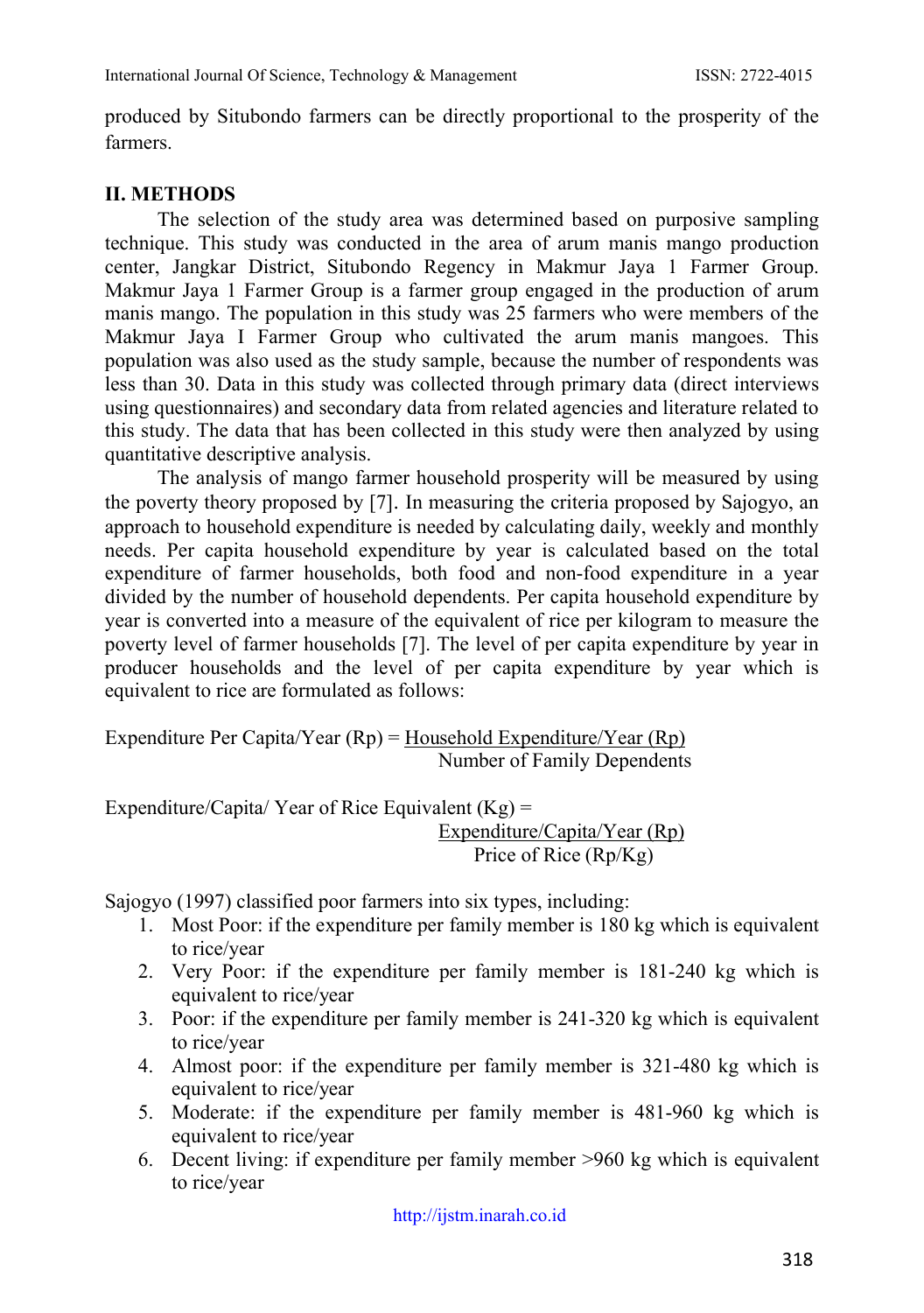#### **III. RESULT AND DISCUSSION**

Poverty is considered as an economic inability to meet basic food and nonfood needs as measured by the poverty line [8]. The measurement of the level of poverty was carried out by using the poverty theory proposed by Sajogyo by calculating household consumption/expenditure which was equivalent to the exchange rate of rice/person/year to determine the poverty line.

|    | Table 1. Average Allingar I bod and I voll-I bod Experimentes |            |                    |
|----|---------------------------------------------------------------|------------|--------------------|
| No | <b>Type of Expenditure</b>                                    | Total      | Percentage $(\% )$ |
|    | Food Expenditures                                             | 17.478.096 | 56,14              |
|    | Non-Food Expenditures                                         | 13.650.792 | 43,86              |
|    | Total Expenditures                                            | 31.128.888 | 100                |
|    | $Soumon$ primary data programs (2020)                         |            |                    |

Table 1. Average Annual Food and Non-Food Expenditures

Source: primary data processed (2020)

Food expenditure for members of the Makmur Jaya I Farmer Group was amounted to Rp. 17,478,096 or 56.16% of the total expenditure. Meanwhile, non-food expenditure was amounted to Rp. 13,650,792 or 43.86%. Expenditures on food were 12.28% higher than non-food expenditures.

A family consists of two or more people who are connected by blood, marriage, and live in the same place of residence. Family is an important element in analyzing farmer household prosperity. First, the family is the unit of use and purchase of the number of products. Second, family is the main influence of per capita expenditure for food portions. The distribution of the number of family members in the Makmur Jaya I farmer group is the number of family members who live in the same house as the mango farmer. Characteristics of respondents based on the number of family members can be seen in Table 2.

| No | <b>Family Members</b> | <b>Total</b> | Percentage (%) |
|----|-----------------------|--------------|----------------|
|    | $-2$                  |              | ∠€             |
|    | 3-4                   |              | 60             |
| J. | D-0                   |              |                |
|    | Total                 |              | $_{00}$        |

Table 2. The Number of Family Members

Source: primary data processed (2020)

The results obtained in Table 2 show that the members of the Makmur Jaya I Farmer Group were dominated by farmers who have 3 to 4 family members, specifically 15 members of the Makmur Jaya I Farmer Group, which indicated that the level of food needs varies with the number of family members. Farmer who have 1 to 2 family members out of 7 mango farmers will certainly have different levels of food and non-food needs, as well as farmer who have 5 to 6 family members out of 3 respondents, they will certainly have more various types of food and non-food purchased to meet their family needs. Expenditures for food are highly dependent on the number of family members, household income, and the intensity and pattern of eating.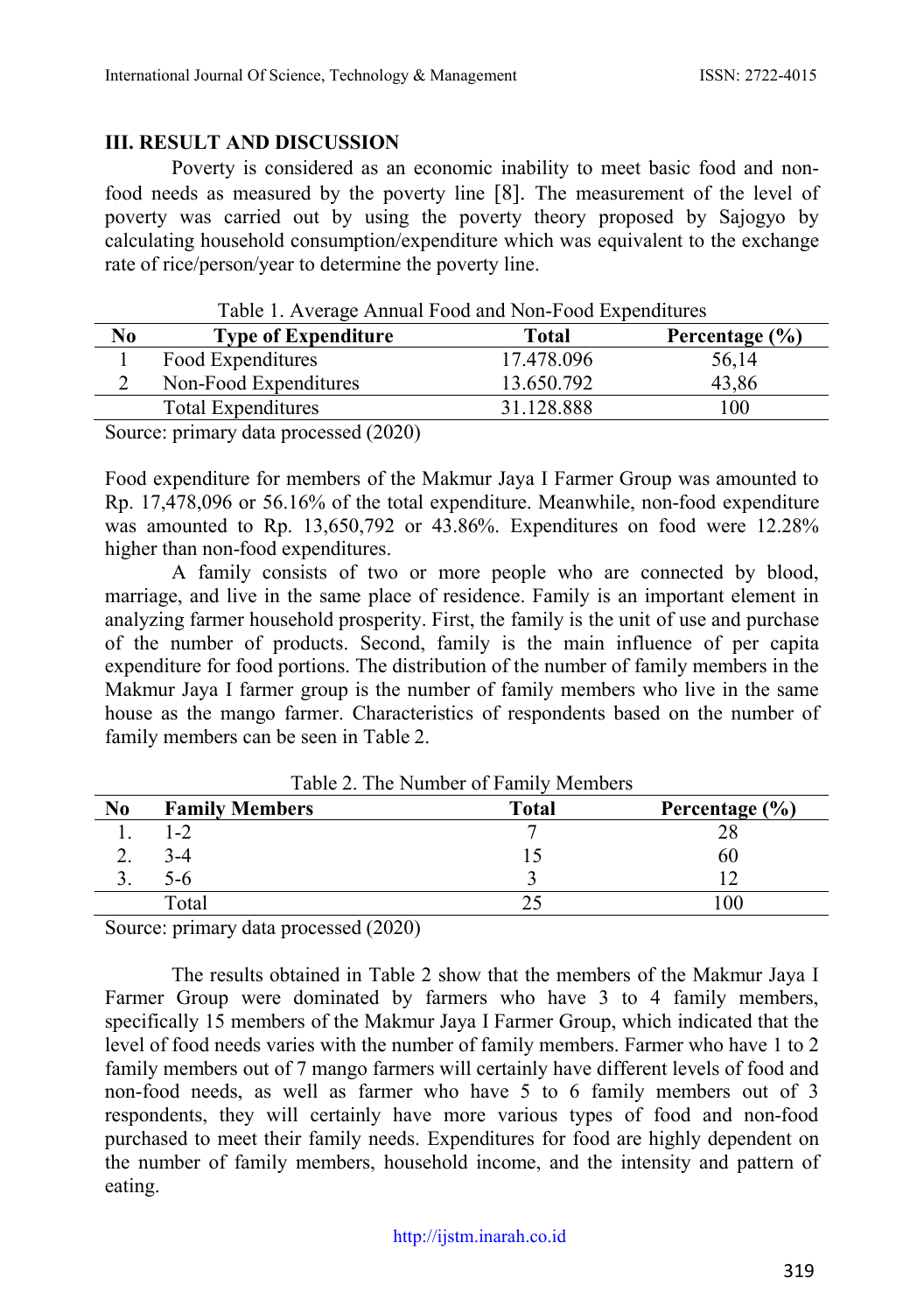The results of calculating per capita expenditures can be found by dividing annual household expenditures by the number of family dependents.

| N <sub>0</sub>           | Household                        | <b>OTOUP</b><br><b>The Number of</b>            | Expenditure/Capita/Year |  |  |
|--------------------------|----------------------------------|-------------------------------------------------|-------------------------|--|--|
|                          | <b>Expenditures/Year</b>         | <b>Dependents</b>                               |                         |  |  |
| $\mathbf{1}$             | 21,120,000                       | $\overline{c}$                                  | 10,560,000              |  |  |
| $\overline{c}$           | 29,226,000                       | $\overline{c}$                                  | 14,613,000              |  |  |
| 3                        | 39,126,000                       | $\overline{\mathbf{3}}$                         | 13,042,000              |  |  |
| $\overline{\mathcal{L}}$ | 26,424,000                       | 5                                               | 5,284,800               |  |  |
| 5                        | 38,784,000                       | $\overline{\mathcal{A}}$                        | 9,696,000               |  |  |
| 6                        | 57,240,000                       | $\frac{3}{3}$                                   | 19,080,000              |  |  |
| $\overline{7}$           | 35,160,000                       |                                                 | 11,720,000              |  |  |
| 8                        | 28,404,000                       | $\frac{2}{3}$                                   | 14,202,000              |  |  |
| 9                        | 35,019,000                       |                                                 | 11,673,000              |  |  |
| 10                       | 29,106,000                       | $\overline{\mathcal{L}}$                        | 7,276,500               |  |  |
| 11                       | 54,096,000                       | 6                                               | 9,016,000               |  |  |
| 12                       | 29,520,000                       | $\frac{3}{2}$                                   | 9,840,000               |  |  |
| 13                       | 19,603,200                       |                                                 | 9,801,600               |  |  |
| 14                       | 37,851,600                       | 5                                               | 7,570,320               |  |  |
| 15                       | 27,414,000                       | $\mathbf{1}$                                    | 27,414,000              |  |  |
| 16                       | 18,720,000                       |                                                 | 6,240,000               |  |  |
| 17                       | 22,416,000                       | $\begin{array}{c} 3 \\ 3 \\ 2 \\ 3 \end{array}$ | 7,472,000               |  |  |
| 18                       | 29,640,000                       |                                                 | 14,820,000              |  |  |
| 19                       | 22,116,000                       |                                                 | 7,372,000               |  |  |
| 20                       | 30,732,000                       | $\overline{\mathcal{L}}$                        | 7,683,000               |  |  |
| 21                       | 28,032,000                       | $\overline{\mathbf{3}}$                         | 9,344,000               |  |  |
| 22                       | 37,256,400                       | $\frac{2}{3}$                                   | 18,628,200              |  |  |
| 23                       | 30,108,000                       |                                                 | 10,036,000              |  |  |
| 24                       | 25,800,000                       | $\overline{4}$                                  | 6,450,000               |  |  |
| 25                       | 25,308,000                       | $\overline{4}$                                  | 6,327,000               |  |  |
|                          | Total Expenditures/Capita/Year   |                                                 | 275,161,420             |  |  |
|                          | Average Expenditures/Capita/Year |                                                 | 3,483,055.95            |  |  |
|                          | $1 - 4$<br>1(2020)               |                                                 |                         |  |  |

Table 3. Average Expenditure/Capita/Year of Respondents of Makmur Jaya I Farmer Group

Source: primary data processed (2020)

Based on the data in table 3, the level of farmer prosperity can be analyzed by using the theoretical analysis proposed by Sajogyo. Per capita household expenditure by year was converted into a measure of rice equivalent per kilogram to measure the poverty level of a farmer household as shown in Table 4. Members of the farmer group paid for the purchase of low quality rice per kg at a price of Rp. 9,000, -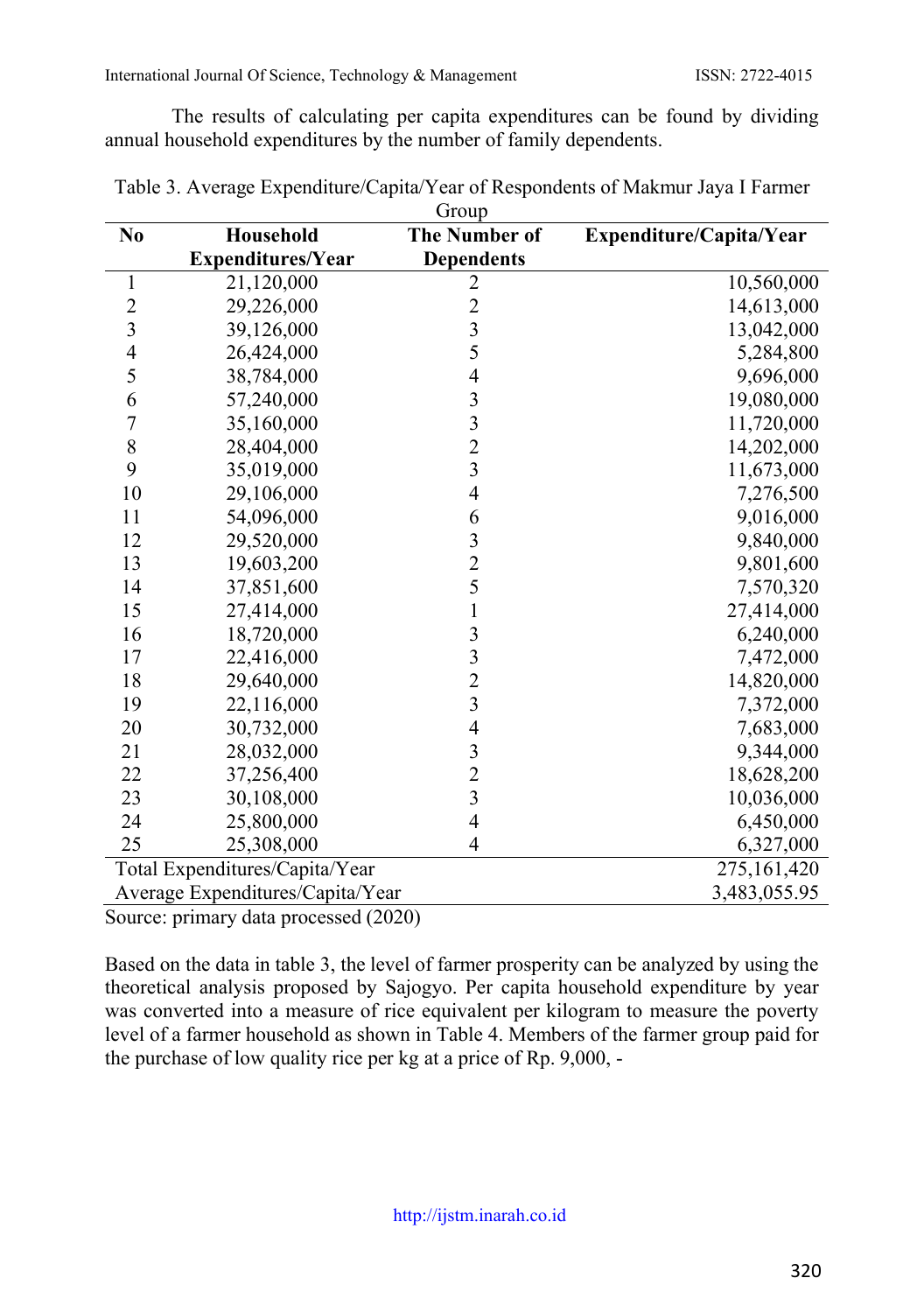| N <sub>0</sub> | OIVUP<br><b>Expenditure/Capita/Year of Rice Equivalent</b> | Classification |
|----------------|------------------------------------------------------------|----------------|
| 1              | 1,173.33                                                   | Decent Living  |
| $\overline{c}$ | 1,623.67                                                   | Decent Living  |
| 3              | 1,449.11                                                   | Decent Living  |
| $\overline{4}$ | 587.20                                                     | Moderate       |
| 5              | 1,077.33                                                   | Decent Living  |
| 6              | 2,120.00                                                   | Decent Living  |
| 7              | 1,302.22                                                   | Decent Living  |
| 8              | 1,578.00                                                   | Decent Living  |
| 9              | 1,297.00                                                   | Decent Living  |
| 10             | 808.50                                                     | Moderate       |
| 11             | 1,001.78                                                   | Decent Living  |
| 12             | 1,093.33                                                   | Decent Living  |
| 13             | 1,089.07                                                   | Decent Living  |
| 14             | 841.15                                                     | Moderate       |
| 15             | 3,046.00                                                   | Decent Living  |
| 16             | 693.33                                                     | Moderate       |
| 17             | 830.22                                                     | Moderate       |
| 18             | 1,646.67                                                   | Decent Living  |
| 19             | 819.11                                                     | Moderate       |
| 20             | 853.67                                                     | Moderate       |
| 21             | 1,038.22                                                   | Decent Living  |
| 22             | 2,069.80                                                   | Decent Living  |
| 23             | 1,115.11                                                   | Decent Living  |
| 24             | 716.67                                                     | Moderate       |
| 25             | 703.00                                                     | Moderate       |

Table 4. Classification of Prosperity Level of Members of the Makmur Jaya I Farmer Group

Source: primary data processed (2020)

Based on the classification of household poverty levels according to the concept of poverty line proposed by Sajogyo, the overall members of the Makmur Jaya I farmer group can be seen in table 5.

Table 5. Poverty Level of Mango Farmers Households of Makmur Jaya I Farmer Group

| N <sub>0</sub> | Category      | Indicator (kg/th) | <b>Total</b><br><b>Respondents</b> | Percentage |
|----------------|---------------|-------------------|------------------------------------|------------|
|                | Most Poor     | 180               |                                    |            |
|                | Very Poor     | $181 - 240$       |                                    | -          |
|                | Poor          | $241 - 320$       |                                    | -          |
|                | Almost Poor   | $321 - 480$       |                                    | -          |
|                | Moderate      | $481 - 960$       |                                    | 36%        |
| 6.             | Decent Living | >960              | 16                                 | 64%        |
|                |               | Total             | 25                                 | 100%       |

Source: primary data processed (2020)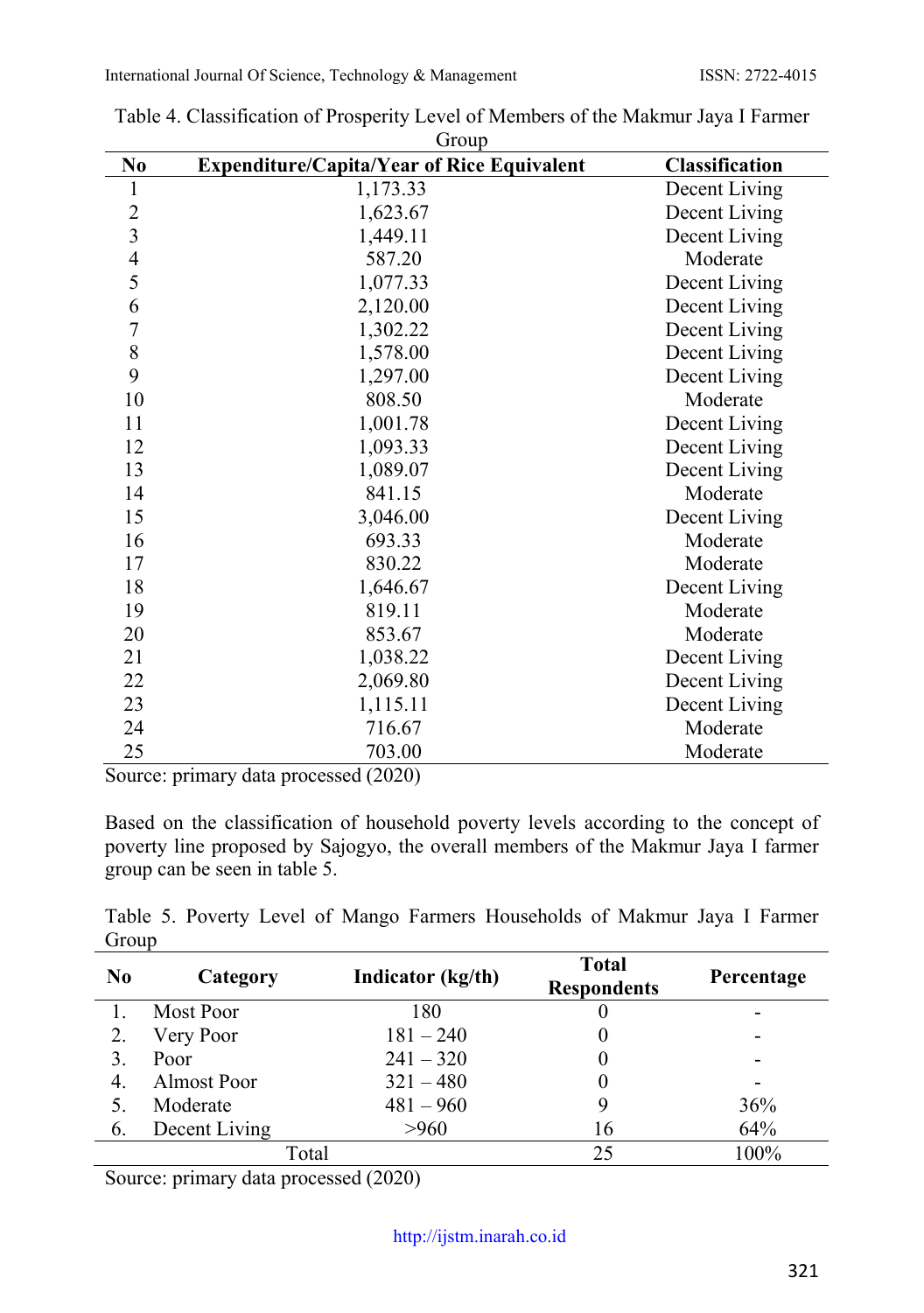Based on the classification of household poverty levels, none of the members of the Makmur Jaya I farmer group is below the poverty line (the category of Most Poor, Very Poor and Poor). Most of 64% or 16 members of farmer groups were in the decent living category and 36% or 9 members of farmer groups were in the moderate category. The number of family dependents amounted to 3-4 people, also affected the level of prosperity of the farmers. The greater the number of family dependents, the more vulnerable the family is to be below the poverty line if it is not balanced with the high income. High expenditures and low number of dependents make farming families live in a decent way. [9]Household prosperity is influenced by the income and number of family dependents. [10] This is in line with the study conducted which showed that households that are classified as Almost Poor are identified as households that have a large number of dependents and have low income. Meanwhile, the results of the study conducted by [11] indicated that 60.97% of farmer households in Sumber Agung Village were categorized as Almost Poor and Poor, this was due to the high basic needs because of the large number of dependents in each family.

## **IV. CONCLUSION**

Based on the theory proposed by Sajogyo, the prosperity level of the members of the Makmur Jaya I farmer group was amounted to 64% of farmers in the decent living category and 36% in the moderate category. Based on the classification of the household poverty levels, none of the members of the Makmur Jaya I farmer group is below the poverty line (the category of Most Poor, Very Poor and Poor).

### **V. ACKNOWLEDGMENTS**

We would like to express our gratitude to the Ministry of Research and Technology/National Research and Innovation Agency for the funding opportunities that have been given to conduct this study. Apart from that, we extent our gratitude to the Institute of Research, Development and Community Service, Abdurachman Saleh Situbondo University for the directions in carrying out this study.

### **REFERENCES**

- [1] BPS Kabupaten Situbondo, *Kabupaten Situbondo dalam Angka 2020*. 2020
- [2] Putri, T. L., Lestari, D. A. H., & Nugraha, A. (2013). Pendapatan Dan Kesejahteraan Petani Padi Organik Peserta Sekolah Lapangan Pengelolaan Tanaman Terpadu (Sl-PTT) di Kecamatan Pagelaran Kabupaten Pringsewu. *Jurnal Ilmu-Ilmu Agribisnis*, *1*(3), 226-231.
- [3] A.T. Mosher, 1987. Menggerakkan Dan Membangun Pertanian. Jakarta: Yasaguna.
- [4] Poerwadarminta, W.J.S. 1999. Kamus Bahasa Indonesia. Balai Pustaka; Jakarta
- [5] Fahrudin, Adi. 2012. Pengantar Kesejahteraan Sosial, Bandung: Refika Aditama
- [6] Ikhwan, Abidin Basri. Islam dan Pembngunan Ekonomi. Jakarta : Gema Insani Press, 2005
- [7] Sajogyo. 1997. Garis Kemiskinan dan Kebutuhan Minimum Pangan. LPSB-IPB. Bogor.

[http://ijstm.inarah.co.id](http://ijstm.inarah.co.id/index.php/ijstm/about/submissions)